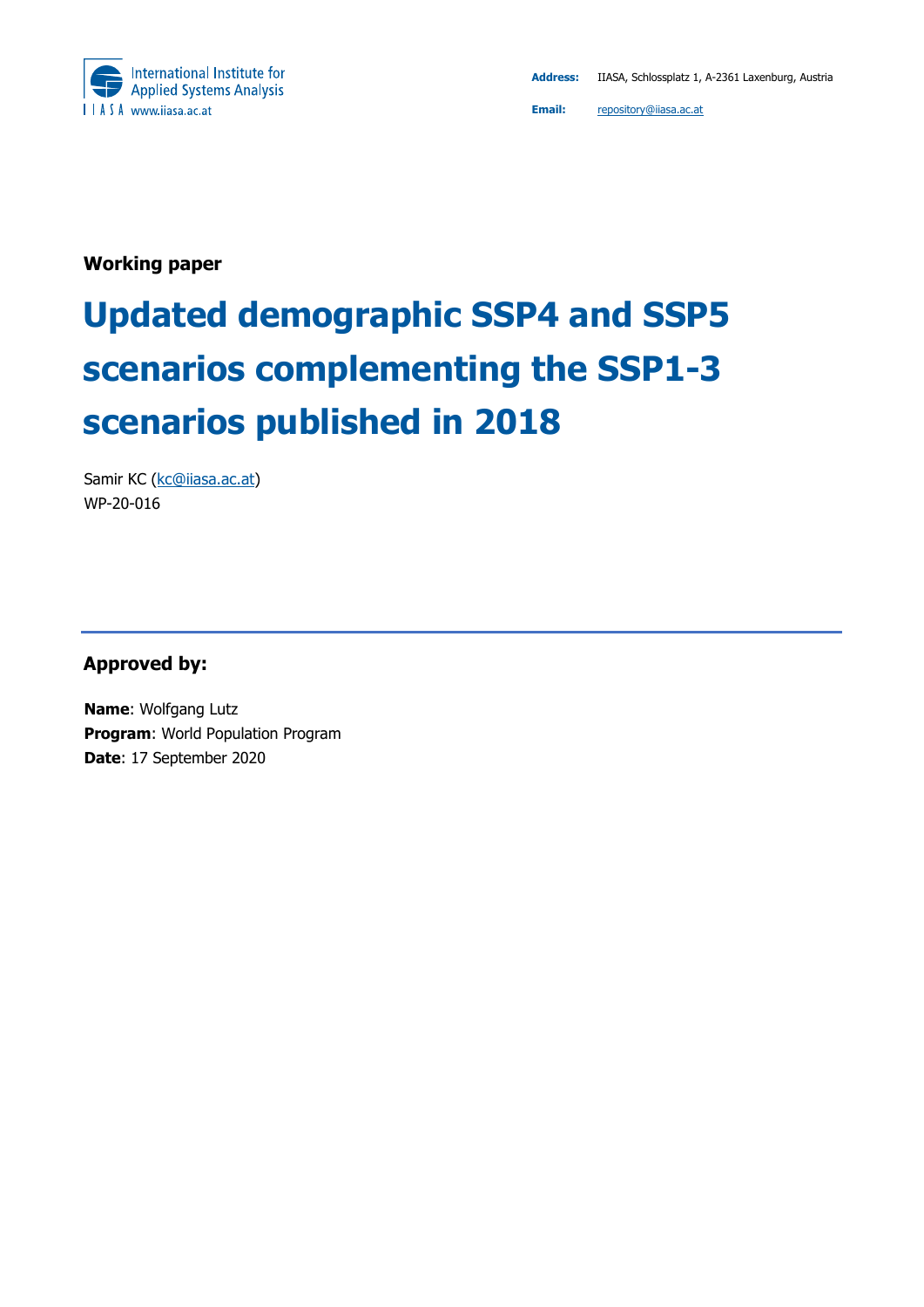#### **Table of contents**

| Overview of the projection assumptions and modifications to these in the 2017 update 7 |  |
|----------------------------------------------------------------------------------------|--|
|                                                                                        |  |
|                                                                                        |  |
|                                                                                        |  |
|                                                                                        |  |
|                                                                                        |  |

#### **ZVR 524808900**

#### **Disclaimer:**

The authors gratefully acknowledge funding from IIASA and the National Member Organizations that support the institute (The Austrian Academy of Sciences; The Brazilian Federal Agency for Support and Evaluation of Graduate Education (CAPES); The National Natural Science Foundation of China (NSFC); The Academy of Scientific Research and Technology (ASRT), Egypt; The Finnish Committee for IIASA; The Association for the Advancement of IIASA, Germany; The Technology Information, Forecasting and Assessment Council (TIFAC), India; The Indonesian National Committee for IIASA; The Iran National Science Foundation (INSF); The Israel Committee for IIASA; The Japan Committee for IIASA; The National Research Foundation of Korea (NRF); The Mexican National Committee for IIASA; The Research Council of Norway (RCN); The Russian Academy of Sciences (RAS); Ministry of Education, Science, Research and Sport, Slovakia; The National Research Foundation (NRF), South Africa; The Swedish Research Council for Environment, Agricultural Sciences and Spatial Planning (FORMAS); The Ukrainian Academy of Sciences; The Research Councils of the UK; The National Academy of Sciences (NAS), USA; The Vietnam Academy of Science and Technology (VAST).



This work is licensed under a Creative Commons Attribution-NonCommercial 4.0 International License. For any commercial use please contact **permissions@iiasa.ac.at**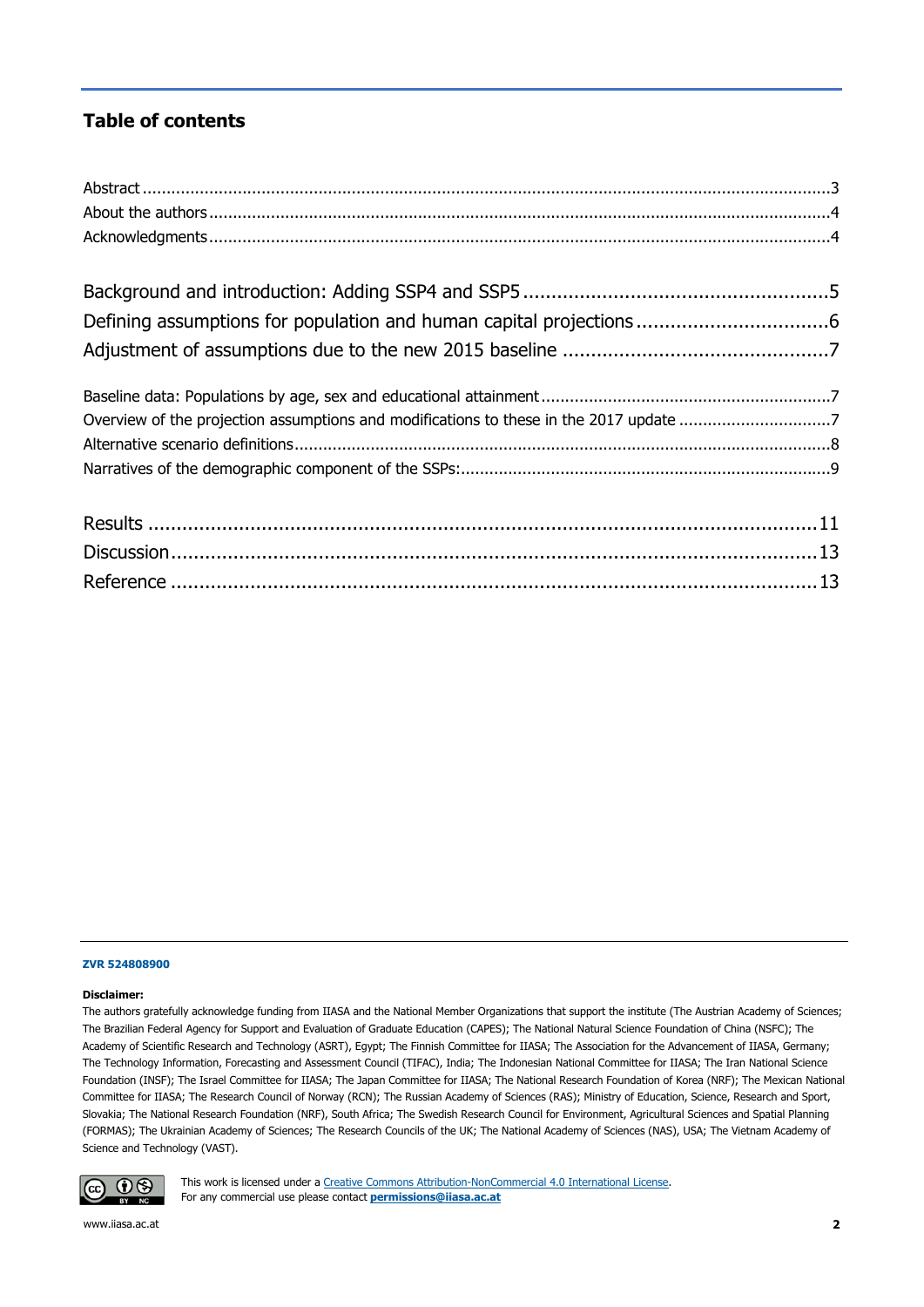### Abstract

The set of Shared Socioeconomic Pathways (SSPs) contains as its "human core" a set of five demographic scenarios giving population projections by age, sex and level of education based on assumptions that are consistent with the SSP narratives. The first set of these demographic scenarios was produced in 2013 and published in 2014 with the assumptions based on a broad global expert solicitation exercise. In 2018 the projections were updated using new 2015 baseline data – instead of 2010 in the earlier version – and adjusting near-term assumptions while largely maintaining the long term assumptions. This 2018 update was only published for SSP1, SSP2 and SSP3, which are the ones mostly used in the demographic community. This paper adds the updated projections for the SSP4 and SSP5 scenarios to make the set of the updated SSPs complete.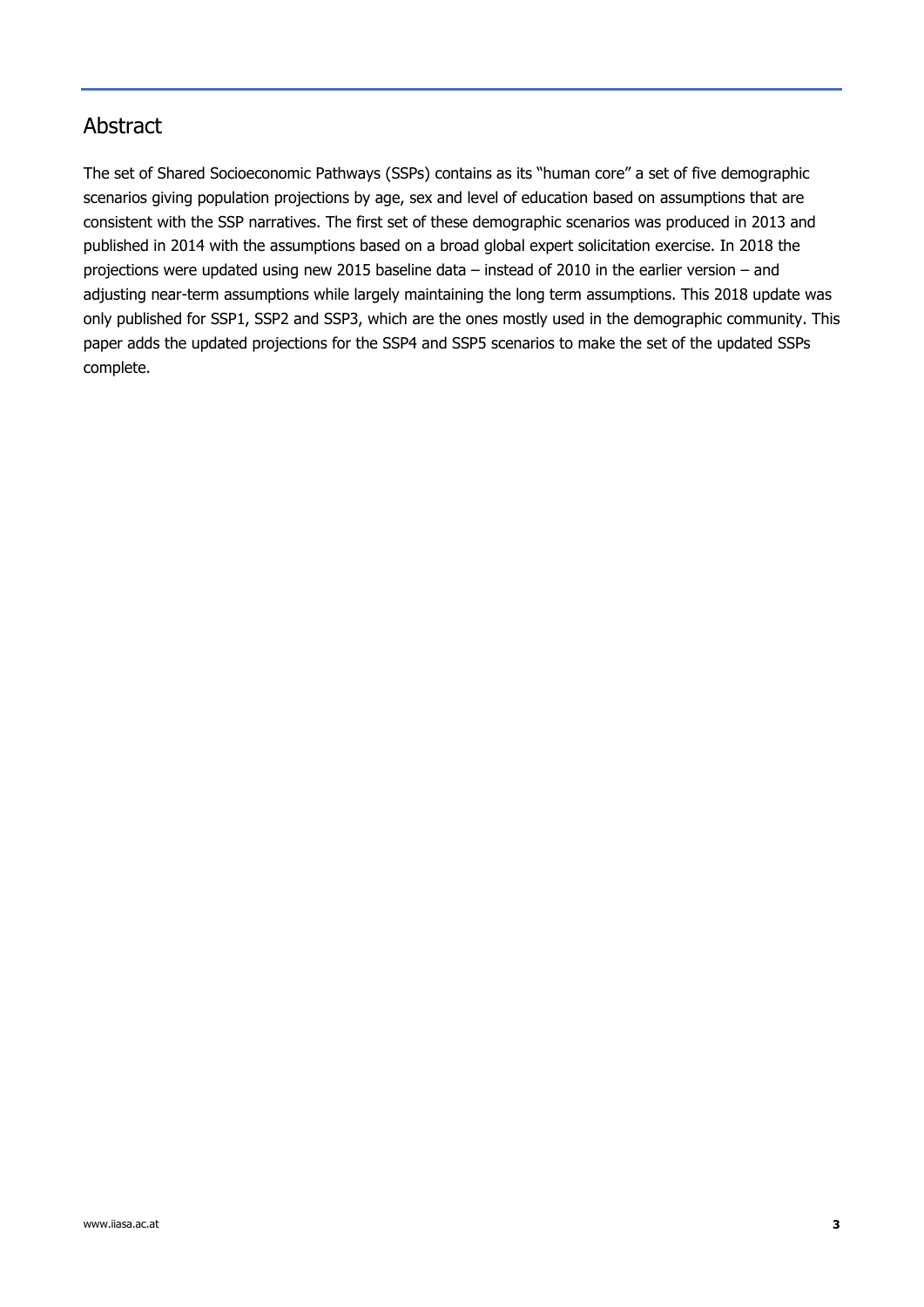### About the authors

**Samir KC** is a Research Scholar and Leader of the Human Capital Modeling group in the World Population Program at IIASA. (Contact: kc@iiasa.ac.at)

### Acknowledgments

The author acknowledges contribution by following scholars in producing SSP1-3 scenarios in CEPAM (2018) report: Guy Abel, Bilal Barakat, Jakob Eder, Anne Goujon, Sandra Jurasszovich, Wolfgang Lutz, Michaela Potančoková, Claudia Reiter, Tomáš Sobotka, Markus Speringer, Erich Striessnig, Marcus Wurzer, Dilek Yildiz, Sam Hyun Yoo and Kryštof Zeman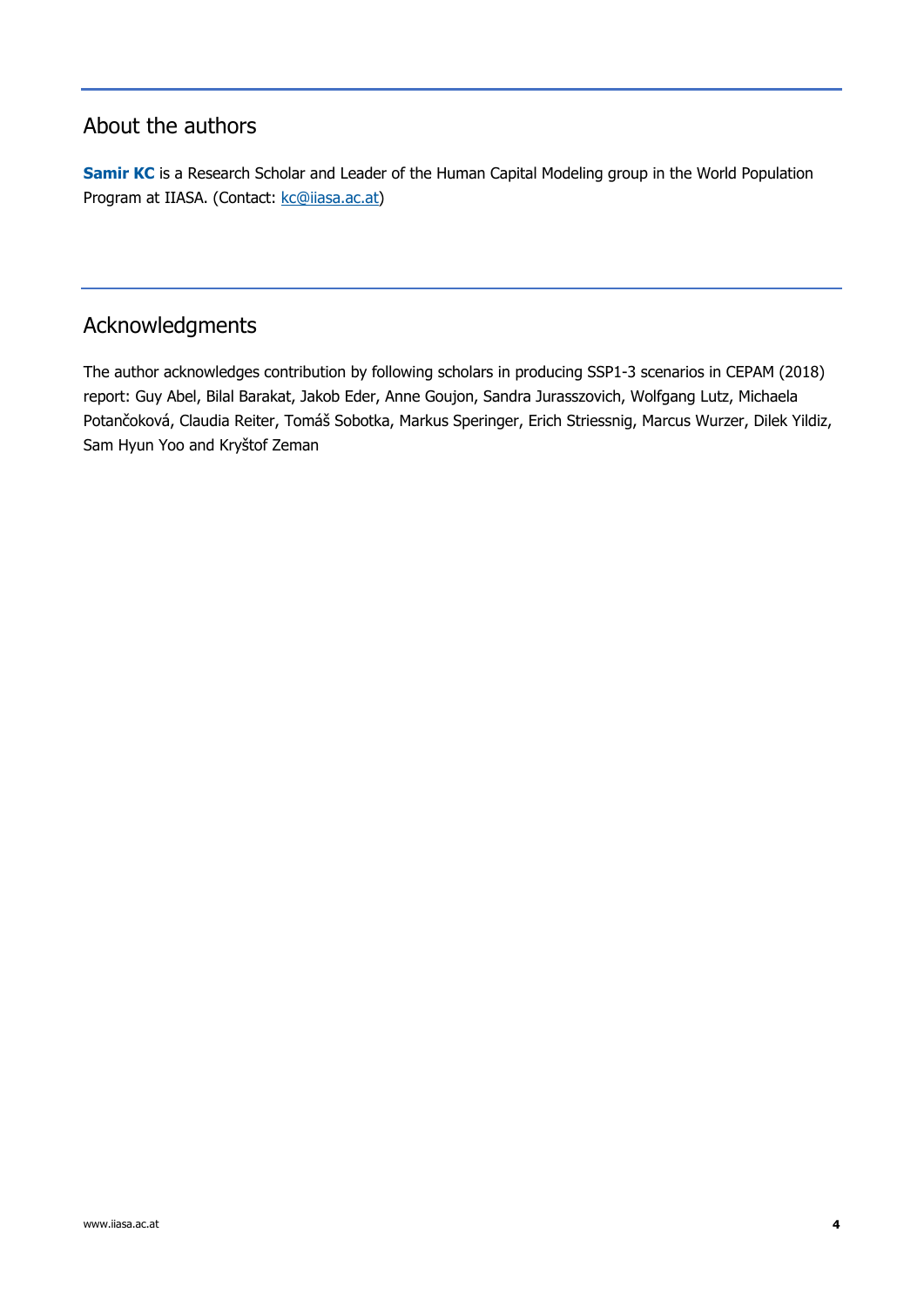# **Background and introduction: Adding SSP4 and SSP5**

The Shared Socioeconomic Pathways (SSPs) are a set of scenarios that have been produced by a consortium of international global environmental change research groups to quantitatively describe alternative possible future pathways in terms of mitigative and adaptive capacity to climate change until the end of this century (O'Neill et al. 2017). While the SSPs cover many aspects of society and the economy ranging from energy and technology to poverty and governance, the also include a demographic module – which has been labeled "the human core of the SSPs" – presenting alternative scenarios by age, sex and level of educational attainment that are consistent with the general SSP narratives (KC and Lutz 2014).

The first set of SSPs population scenarios by age, sex and level of education for 201 countries in the world and educational attainment scenarios by age and sex for the period 2010-2100 were published in the SSPdatabase Version 1.0 on March 2013 along with a peer-reviewed publication. (KC and Lutz 2014) This is the official SSP version used by the research community globally. The current SSP-database has been updated to Version 2.0 (see weblink<sup>1</sup>). IIASA and WIC published the SSP's population dataset with minor updates in 2014 on their website. (WIC 2015; Lutz, Butz, and KC 2014) More recently, the second update in 2018 of the SSP population scenarios has been published as a result of a joint research project between JRC and IIASA. (WIC 2019; KC et al. 2018; Lutz et al. 2018). In this context, only SSP1-2-3 were published following the research plan of this joint project, which primarily focussed on migration and development. In the present report, we complement this 2018 report by adding SSP4 and SSP5 and present the full data set all five SSPs to the SSP research community as the "2018 update".

The population scenarios as defined in the original 2013 assessment (Lutz, Butz and KC 2014) are the result of merging the well- established, but still infrequently used methods of multidimensional population projections with the largest ever global expert inquiry into the scientific reasoning involved in setting assumptions on future fertility, mortality, migration and education for all parts of the world. These expert assessments were then blended with statistical extrapolation models to develop alternative scenarios for these four components of population change. These scenarios followed the substantive narratives developed in the context of the SSPs (Shared Socioeconomic Pathways), defined by the international research community in integrated assessment analysis and global climate change (KC and Lutz 2014; O'Neill et al. 2017) as will be described below. The toolbox for technical demographers contains powerful methods of multidimensional (multi-state) population dynamics, which were developed around 1980 in and around the Population Program of the International Institute for Applied Systems Analysis (IIASA). They represent a generalisation of the widely used cohort-component method of projecting by age and sex and are tailor-made for the task of integrating the processes of human capital formation with education-specific fertility, mortality and migration. They provide a comprehensive, analytically consistent, and directly applicable model for projecting these interdependent processes.

The new set of global population projections presented in 2018 for SSP1-3 and complemented by adding SSP4-5 in this paper updates and extends the scenarios presented in the 2014 volume. While those projections were based on 2010 baseline data, which did not yet include the results of the 2010 round of censuses for most countries, the new projections have a 2015 baseline which mostly includes this census information, as well as more recent information from population registers, vital registration and demographic surveys compiled and estimated by the UN population division. (UN 2017) A further change has been made

<sup>1</sup> https://tntcat.iiasa.ac.at/SspDb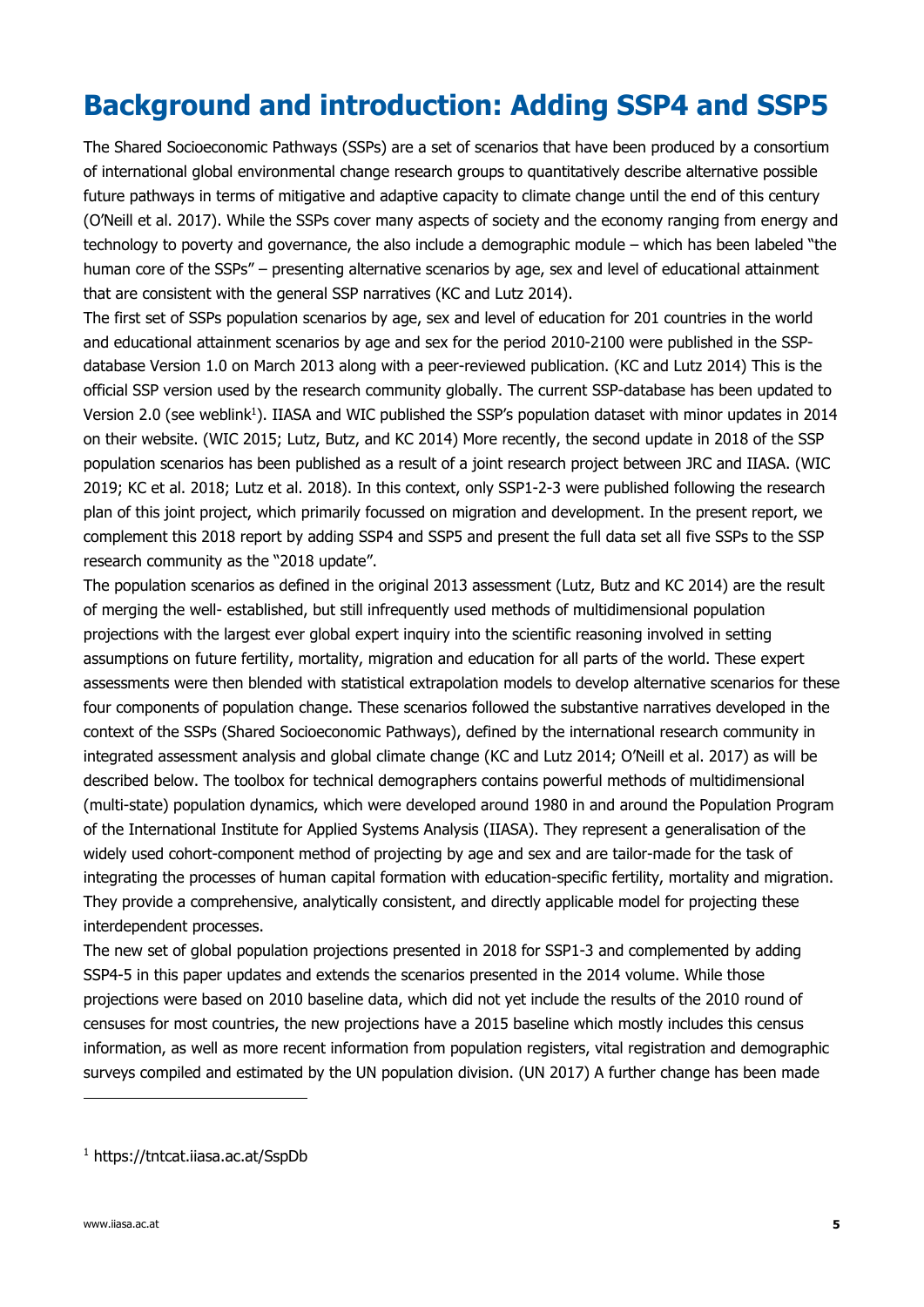for the 60 richer countries: The highest education category has been split into three more detailed categories (from general post-secondary to some post-secondary, completed BA and completed Master or higher) to account for the fact that a rapidly increasing proportion of younger cohorts in developed countries do get some sort of post-secondary education. In this paper, we only briefly summarize the general approach taken to derive assumptions about future fertility, mortality, migration and education trends for all countries. Next, we discuss specific adjustments made to the near-term assumptions as a consequence of a new 2015 baseline, while maintaining the longer-term assumptions as extensively justified in the 2014 volume. Finally, we introduce the general Shared Socioeconomic Pathways (SSP) narratives used to define the specific scenarios described in the current 2018 update.

# **Defining assumptions for population and human capital projections2**

The population projections by age, sex and level of education presented here are based on a multidimensional generalisation of the so-called cohort-component projection model, which projects populations by cohorts and requires assumptions about future fertility, mortality, migration, and education trends. An important prerequisite for suggesting educational attainment, as a third demographic dimension in addition to age and sex, is the assumption that the relationship between education and demographic outcomes is not spurious, rather real and causal. (Lutz and Goujon 2001) In the projections presented here, functional causality was established (as strong causality in the sense of universal validity is almost impossible to establish in social sciences) through assessing three criteria: (a) a strong empirically observed associations between the two factors studied; (b) a plausible narrative about the mechanisms through which one force influences the other; and (c) the exclusion of alternative explanations of the observed associations. Lutz and Skirbekk (2014) demonstrate that these three criteria are being met in education effects on health, mortality, and fertility through a broad review of the literature that also includes several 'natural experiments.' The effects of education on human behaviour derive their foundations from modern brain research: neurological studies have confirmed beyond doubt that brain volumes, cortical thickness, and neurological structures can be affected by increased education which has direct consequences for health and fertility-related behaviour. (Lutz 2017)

The mid- to long-term assumptions used in this set of population projections are the same as those used in Lutz et al. (2014). For the definition and substantive reasoning of the specific assumptions made, the reader is referred to the chapters of this 2014 volume which provide comprehensive reviews of the scientific literature on the drivers of future fertility, mortality, migration, and education trends and the results of the largest ever expert survey for assessing the validity of alternative arguments drawing from over 550 international experts who either participated in a series of five substantive meetings or took part in an extensive online survey.

In a nutshell, for the Medium (SSP2) scenario, these assumptions imply that fertility gradually converges for all countries to a long term level somewhat below replacement level and that morality continues to improve with life expectancy increasing by about two years per decade until the end of the century with some of the high mortality countries catching up more rapidly. For migration, it was concluded that there is no good

<sup>&</sup>lt;sup>2</sup> The following text draws heavily on the description of the approach as given in Lutz et al. 2018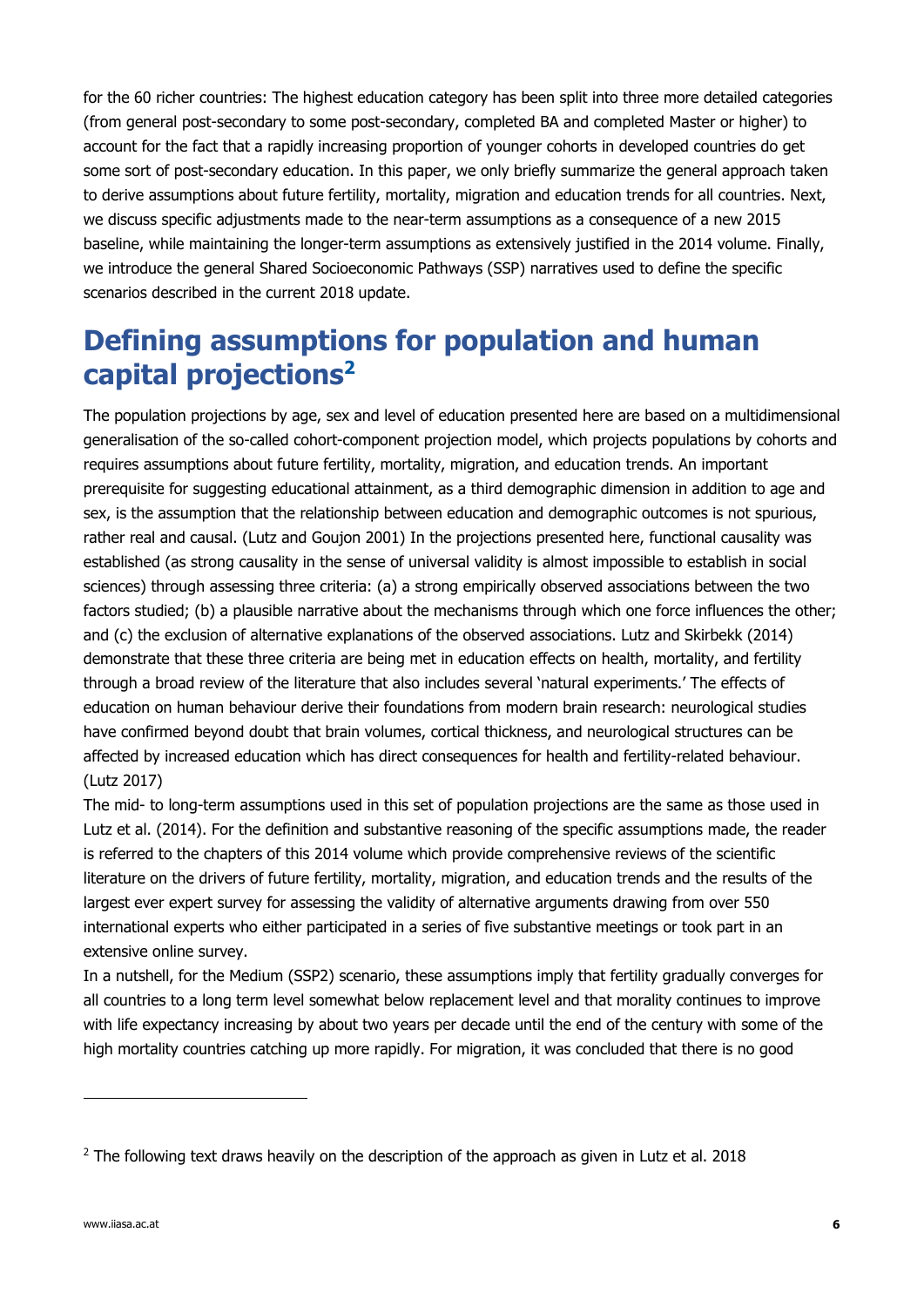migration theory to guide specific migration assumptions and that the best one can do is to assume constant in- and outmigration rates at an observed level for the Medium (SSP2) scenario. In terms of education, a continuation of the global education expansion trends for each level was taken as the Medium (SSP2) scenario. These mid- to long-term assumptions are essentially identical in this new assessment and the 2014 book. But the change of the baseline from 2010 to 2015 requires some short-term adjustments to the assumptions that will be specified in the following section.

### **Adjustment of assumptions due to the new 2015 baseline**

With the long-term assumptions remaining essentially unchanged from the 2014 book, the only issues addressed here are the modifications in assumptions that resulted from changing the starting year (baseline) from 2010 to 2015. The new population data by age and sex for 2015 (for population size and structures) and 2010-2015 (for fertility, mortality and migration) has essentially been taken from the UN 2017 assessment. (United Nations 2017).

### Baseline data: Populations by age, sex and educational attainment

The starting point for updating educational attainment by age and sex was the previous dataset that included information for 171 countries (Bauer et al. 2012). As previously, we have not relied on the data collected and published by the UNESCO or other agencies and instead focused on collecting the 2010 census round data directly from the national statistical offices. For countries without census data, we have collected new waves of surveys such as the Demographic and Health Survey (DHS) or Multiple Indicator Cluster Survey (MICS) when available. Compared to the previous dataset that included educational attainment by age and sex for 171 countries, we have increased the coverage to 185 countries (92 % of the countries comprising 99 % of the world's population). Educational compositions of the 16 countries with missing data on educational attainment were imputed using proxy countries from the region. For details, we refer to our publication, Chapter 2, in Lutz et al. (2018).

### Overview of the projection assumptions and modifications to these in the 2017 update

As discussed above, the TFR values defined for 2030-2035 and beyond in the 2014 assessment (Lutz et al., 2014) were maintained as assumptions for this new assessment. Only in the near-term, it was assured that there was a smooth transition from whatever TFR level the new baseline sets to the assumed 2030-2035 level. As for the educational differentials in fertility rates, we have updated the estimates described in KC and Potančoková (2013) for the high-fertility countries with the new waves of the DHS data and recalibrated the simple regressions that help us estimate region-specific differentials for the countries with missing data. For low fertility countries, additional information from the Cohort Fertility and Education database (Zeman et al. 2017) has been utilised, and a region-specific approach is applied to capture the diversity in the gap between the low and highly educated in various settings. Over time, the educational differentials are assumed to converge to ratios of TFRs of 1.42 for women with up to primary education, 1.35 for women with lower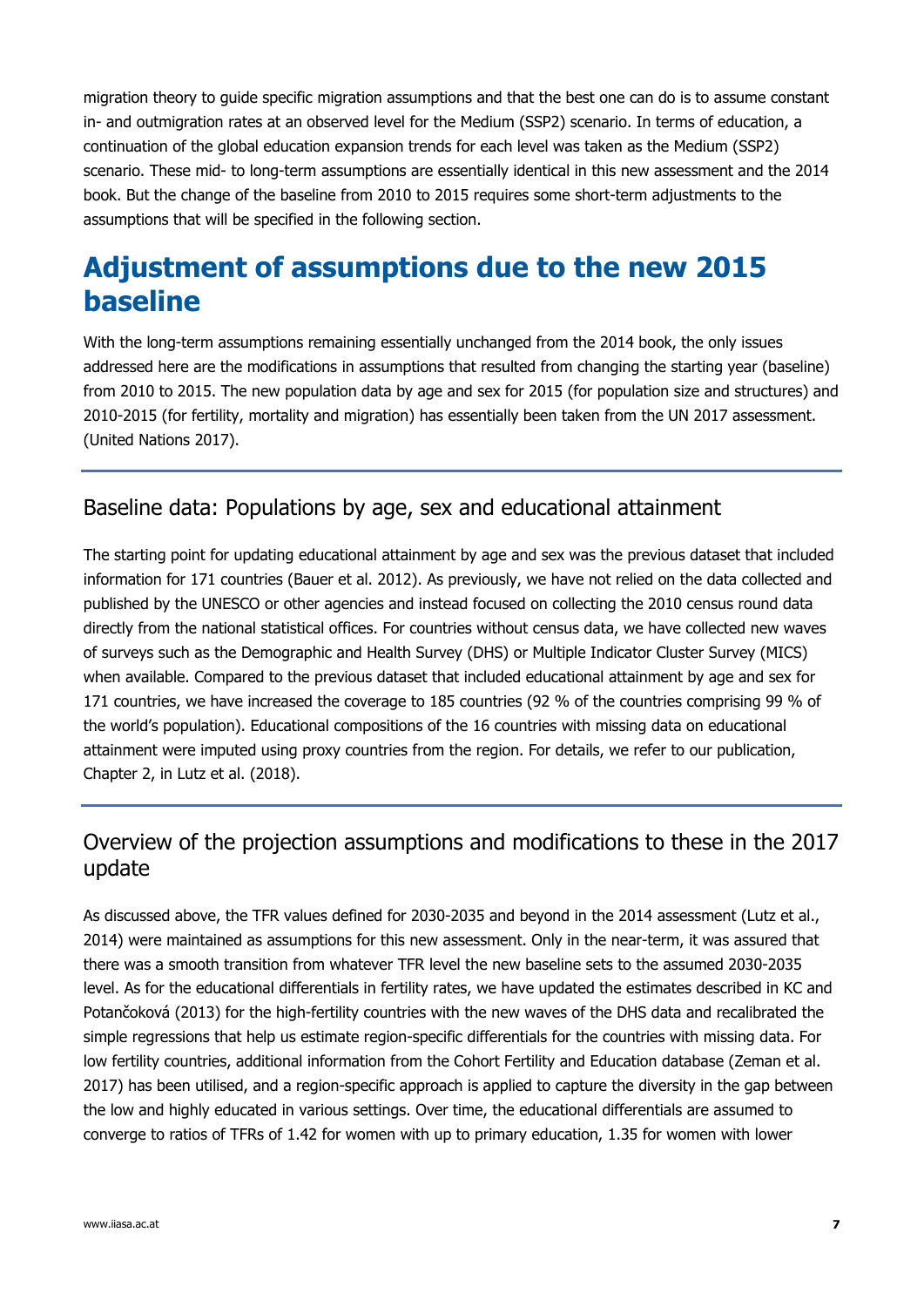secondary, 1.14 for women with upper secondary and 1 for post-secondary educated. Educational differentials for women with bachelor vs master or other degrees are not considered in the 60 countries where we have information of detailed post-secondary population compositions.

In terms of mortality, the new baseline data give for some countries, particularly in sub-Saharan Africa, lower infant and adult mortality than was assumed by most forecasting agencies (including WIC) for the 2010-2015 period. The reason is the rather unexpected decline of AIDS mortality in the countries with the highest HIV prevalence, due to widespread use of anti-retroviral treatment at no or low cost and due to the stunning success of concerted global health efforts (including the global fund for AIDS, tuberculosis and malaria) in fighting child mortality. In the context of some countries having life expectancy at birth already higher than originally assumed for 2030-2035, it was decided only to maintain the very long-term life expectancy levels assumed for the end of the century and linearly interpolate for every country between the new baseline and old assumptions for the end of the century.

As discussed above, migration is the most difficult of the demographic components to forecast because there is no broadly accepted guiding theory and migration rates tend to fluctuate strongly even at an annual level. We also wanted to maintain the scientifically well-justified approach to making migration assumptions in terms of both in- and outmigration rates, rather than just assuming net-migration as is done by most forecasting agencies. The data source for this global matrix of bilateral migration flows has been the reconstruction of Abel and Sander (2014) based on empirically given migration stock data. These estimates were recently updated by Abel to include the 2010-2015 period. (Abel 2018)

Confirming the above-mentioned volatility of migration trends, the migration pattern in 2010-2015 was quite different from previous years. Considering the high likelihood of continued volatility in the future and the experience that periods of exceptionally high immigration rates to some countries tend to cause political reactions aimed at curtailing migration, it seemed advisable to use the long term average (1960-2015) of inand outmigration rates for each country and keep them constant in the Medium (SSP2) migration scenario over the entire projection period. Again, in the next stage of this project, we will replace this rather naïve assumption of constant rates by a larger set of different migration scenarios in terms of direction, volume and composition of migrants.

For coming up with educational transition rates, essentially, the same method was used as before, o estimating future transition rates based on national time series for all countries (Barakat and Durham 2014). The only difference is that now the time series has been extended to include the empirical data points for 2015 and that for a sub-sample of countries, the transitions to the new highest education categories (BA and Master or higher) have also been included, which are now applied to 60 richer countries as discussed above. Future trends in education progression rates that have been estimated in this way constitute the Global Education Trend (GET) scenario, which will be combined with other scenarios described below.

#### Alternative scenario definitions

Compared to the previous generation of IPCC scenarios, which only included total population size and GDP as socioeconomic variables, the new SSPs provide a much richer picture of demographic and social trends. The alternative scenarios by age, sex, and level of education are being defined, presented, and discussed in this volume form the 'human core' of the broader SSPs that also include many other dimensions such as energy and economic variables. (Riahi et al. 2017). The Middle-of-the-Road/Continuation SSP2 scenario is identical with the Medium (SSP2) scenario, which combines medium fertility, mortality, and migration assumptions with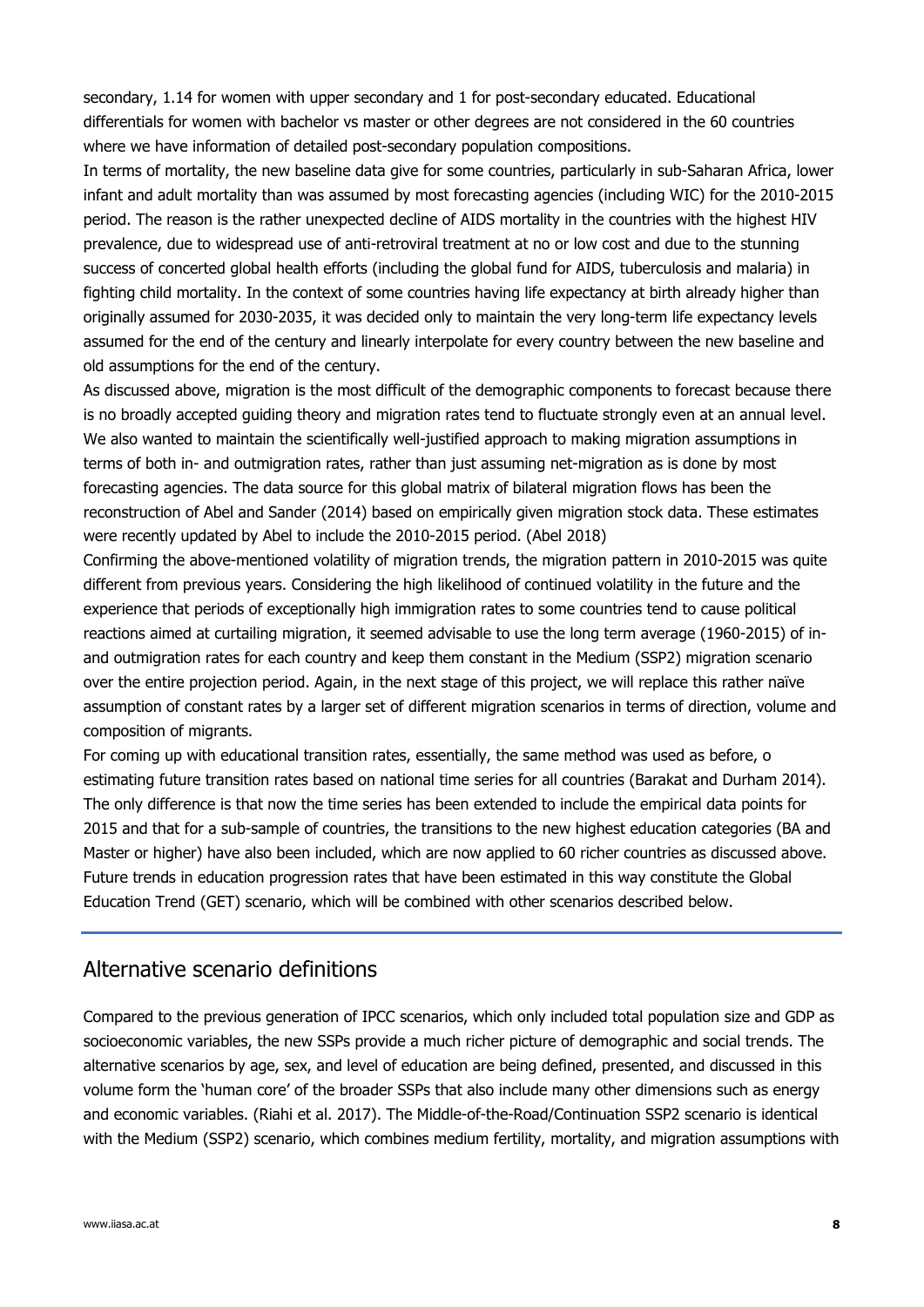the Global Education Trend (GET) scenario. There is also SSP1 (Sustainability/ Rapid Social Development), which combines rapid education expansion (SDG education scenario) with rapid fertility and mortality decline, and SSP3 (Fragmentation/Stalled Development), which combines stalled school enrolment rates (CER education scenario) with slow fertility and mortality decline. Also, there is SSP5 (Conventional Development), which is similar to SSP1 except with high migration, and SSP4 (Inequality) with polarized education distribution in each country and high and low levels of fertility and mortality conditions in a different group of countries. In terms of total world population size by 2100, these scenarios span from 7 to almost 13 billion people.

For translating these broader narratives into bundles of specific demographic assumptions, the countries were divided into two groups depending on whether their total fertility level as assessed in 2005-10 was above 3.0 (HiFert) or below this level (LoFert), with an exception in differentiating fertility assumptions between highincome OECD countries and the rest of the LoFert countries in SSP1 and SSP5. The Medium (SSP2) scenario combines the above described medium assumptions for all demographic components. Also, high and low assumptions were defined relative to these medium assumptions.

For fertility, the high (low) pathway was assumed to have TFRs that are 20 % higher (lower) than the medium up to 2030, with the difference after that increasing to 25 %. Table 1 also gives in two cells a 'medium-low' fertility assumption, which is just 10 % (after 2030, 12.5 %) lower than medium to be consistent with the general narrative of SSP1 and SSP5 for Lo-Fert countries, which also includes very good economic conditions in countries that already have low fertility. For mortality, the high (low) variant assumed that over the entire period, the changes in life expectancy by decade are one year lower (higher) than in the medium variant.

In terms of migration, the medium assumptions set in- and outmigration rates constant at the long-term average level from observed data. The low variant assumes migration rates go to zero by 2030, and the high variant assumes migration rates double by 2030 and then remains constant.

For education, two different benchmark scenarios have been defined on top of the Global Education Trend (GET) scenario described above. The Constant Enrolment Rates (CER) assumes recently observed school enrolment rates at each level, in each country, are frozen at current levels. On the optimistic side, the SDG scenario assumes that Sustainable Development Goal 4, which aims for high quality universal primary and secondary education, will be achieved by 2030. For some of the countries with currently very low education levels, this is an extremely ambitious goal that might not be realistic. But since this is part of the globally agreed SDGs, which resemble the spirit of the SSP1/SSP5 narrative, we decided to make this assumption. Since the SDGs were only defined after the publication of the previous 2014 assessment (Lutz et al., 2014), these new SSP1/SSP5 education assumptions are also different and more ambitious than the previous ones. This SDG boost to secondary education also spills over to higher education resulting in significant increases in the proportions of young cohorts with post-secondary education for most countries. The number of people with completed secondary education to which the transition rate is applied will continue to grow rapidly.

#### Narratives of the demographic component of the SSPs:

SSP1 (Sustainability/Rapid Social Development): This scenario assumes a future moving toward a more sustainable path, with educational and health investments accelerating the demographic transition, leading to a relatively low world population. The emphasis is on strengthening human wellbeing. This is associated with high education, low mortality and low fertility.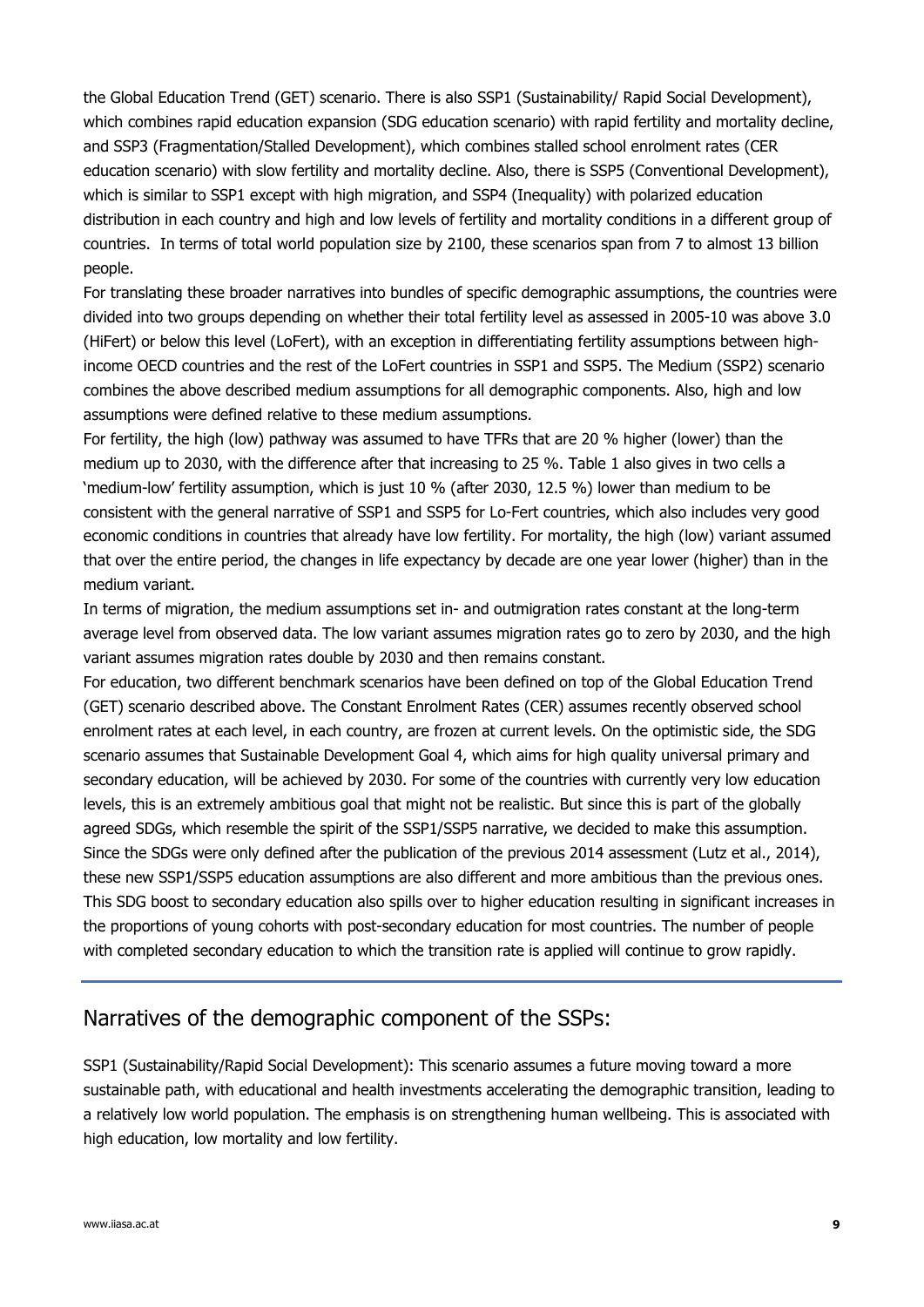SSP2 (Continuation/Medium Population Scenario): This is the middle-of-the-road scenario in which trends typical of recent decades continue, with some progress toward achieving development goals, reductions in resource and energy intensity, and slowly decreasing fossil fuel dependency. The development of low-income countries is uneven, with some countries making good progress, while others are left behind. This is associated with medium fertility, mortality and education.

SSP3 (Fragmentation/Stalled Social Development): The scenario portrays a world separated into regions characterised by extreme poverty, pockets of moderate wealth, and many countries struggling to maintain living standards for rapidly growing populations. The emphasis is on security at the expense of international development. This is associated with low education, high mortality and high fertility.

SSP4 (Inequality): This refers to a world of high inequalities between and within countries. There is increasing stratification between a well-educated, internationally connected society on the one hand and a poorly educated society that works in labor-intensive low-tech industries. In terms of education, this is reflected in a special scenario that differs from the standard low-high in the sense that in every country, it produces a more polarized education distribution with a certain group of very highly educated and large groups with low education. In terms of fertility at the national averages, this implies continued high fertility in today's high fertility countries and continued low fertility in both groups of low fertility countries. For mortality, the high fertility countries are assumed to suffer from high levels, whereas the other two groups have medium mortality. Migration is assumed to be at the medium level for all countries.

SSP5 (Fossil-fuel/Conventional Development): This refers to a world that stresses technological progress and where economic growth is fostered by the rapid development of human capital. This is reflected in high education assumptions and low mortality assumptions across all countries. For fertility, we assume similar assumptions as in SSP1. The emphasis on market solutions and globalization also implies the assumption of high migration for all countries.

|                                                                           | Country<br>Groupings | Fertility  | Mortality | Migration                    | Education          |
|---------------------------------------------------------------------------|----------------------|------------|-----------|------------------------------|--------------------|
| SSP1                                                                      | <b>HiFert</b>        | Low        | Low       | Medium                       | High (SDG)         |
| Rapid Development                                                         | Rich-OECD<br>LoFert  | Low        | Low       | Medium                       | High (SDG)         |
|                                                                           | (Rest)               | Medium-Low | Low       | Medium                       | High (SDG)         |
| SSP <sub>2</sub>                                                          | HiFert               | Medium     | Medium    | Medium                       | Medium (GET)       |
| Medium                                                                    | LoFert               | Medium     | Medium    | Medium                       | Medium (GET)       |
| SSP <sub>3</sub><br>Stalled                                               | <b>HiFert</b>        | High       | High      | Low                          | Low (CER)          |
| Development                                                               | LoFert               | High       | High      | Low                          | Low (CER)          |
| SSP4                                                                      | HiFert               | High       | High      | Medium                       | <b>CER-10%/GET</b> |
| Inequality                                                                | LoFert               | Low        | Medium    | Medium                       | <b>CER-10%/GET</b> |
|                                                                           | <b>HiFert</b>        | Low        | Low       | High                         | High (SDG)         |
| SSP <sub>5</sub>                                                          | Rich-OECD            | Low        | Low       | High                         | High (SDG)         |
| Conventional                                                              | LoFert               |            |           |                              |                    |
| Development<br>BELL, L'EL CERDIN I LELIN LES CERDIN AFAR. ASSESSENT L'ELL | (Rest)               | Medium-Low | Low       | High<br>$\sim$ $\sim$ $\sim$ | High (SDG)         |

Table 1: Matrix with Shared Socioeconomic Pathway (SSP) Definitions (revised Table 1 in KC and Lutz 2014)

HiFert: high fertility; LoFert: low fertility; OECD: Organization for Economic Co-operation and Development; GET: global education trend; CER: constant education rate; SDG: Sustainable Development Goals.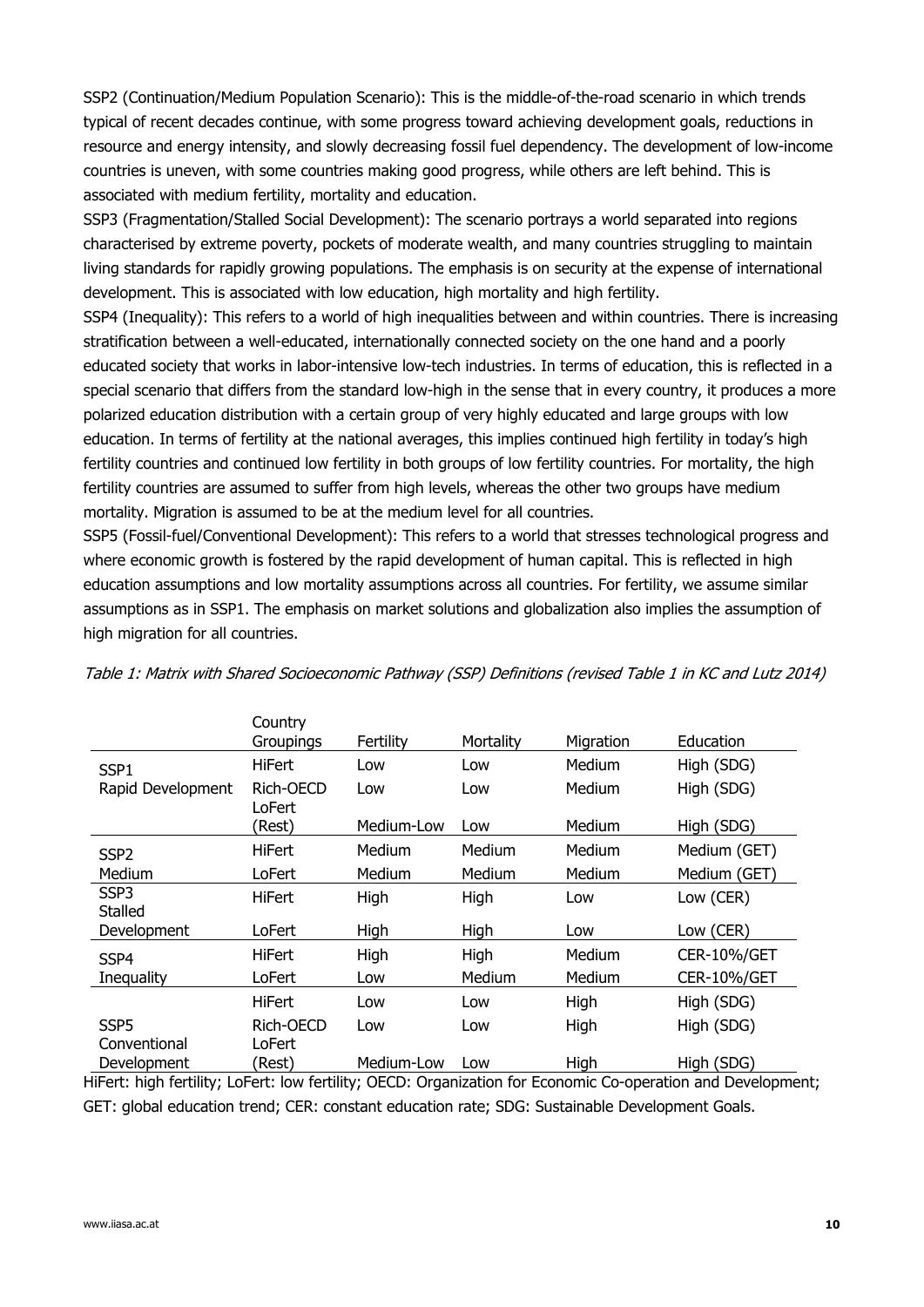### **Results**

Projected population and educational attainment and mean years of schooling by age and sex for all SSPs can be downloaded from IIASA's data repository (http://dare.iiasa.ac.at/105/). The following picture shows the difference between the 2014 and 2018 updates.

As the figure shows, in terms of global population growth, the newly updated scenarios are somewhat higher than the original ones. This is mostly due to higher baseline population counts, which among several factors are due to faster than expected decreases in child mortality. These unexpectedly rapid improvements in child survival, mostly in Africa, are likely to be the consequence of highly targeted public health interventions generously funded by international donors. Since better child survival has the same effect on the population as higher fertility, the progress in child survival has actually contributed to faster population growth.



Figure 1: Population for all SSPs between two versions of WIC (2014-Update, 2018-Update)

The new SSPs (Figure 1) results in the population of the world in the range between 8.7-10.3 billion and 7.2- 13.6 billion by the end of the century. While SSP1 and SSP3 are at the extremes, the population for the rest of the scenarios is around 9.4 billion. The total population is higher in all SSPs, except SSP5 due to lower fertility assumptions, in the 2018-Update than in 2014-Update (Figure 1) and are relatively parallel, mostly explained by a higher starting population (in 2015).

In the following Table 2, we show total population size and mean years of schooling for adults ages 15 and above for the world, continents, and some larger countries.

,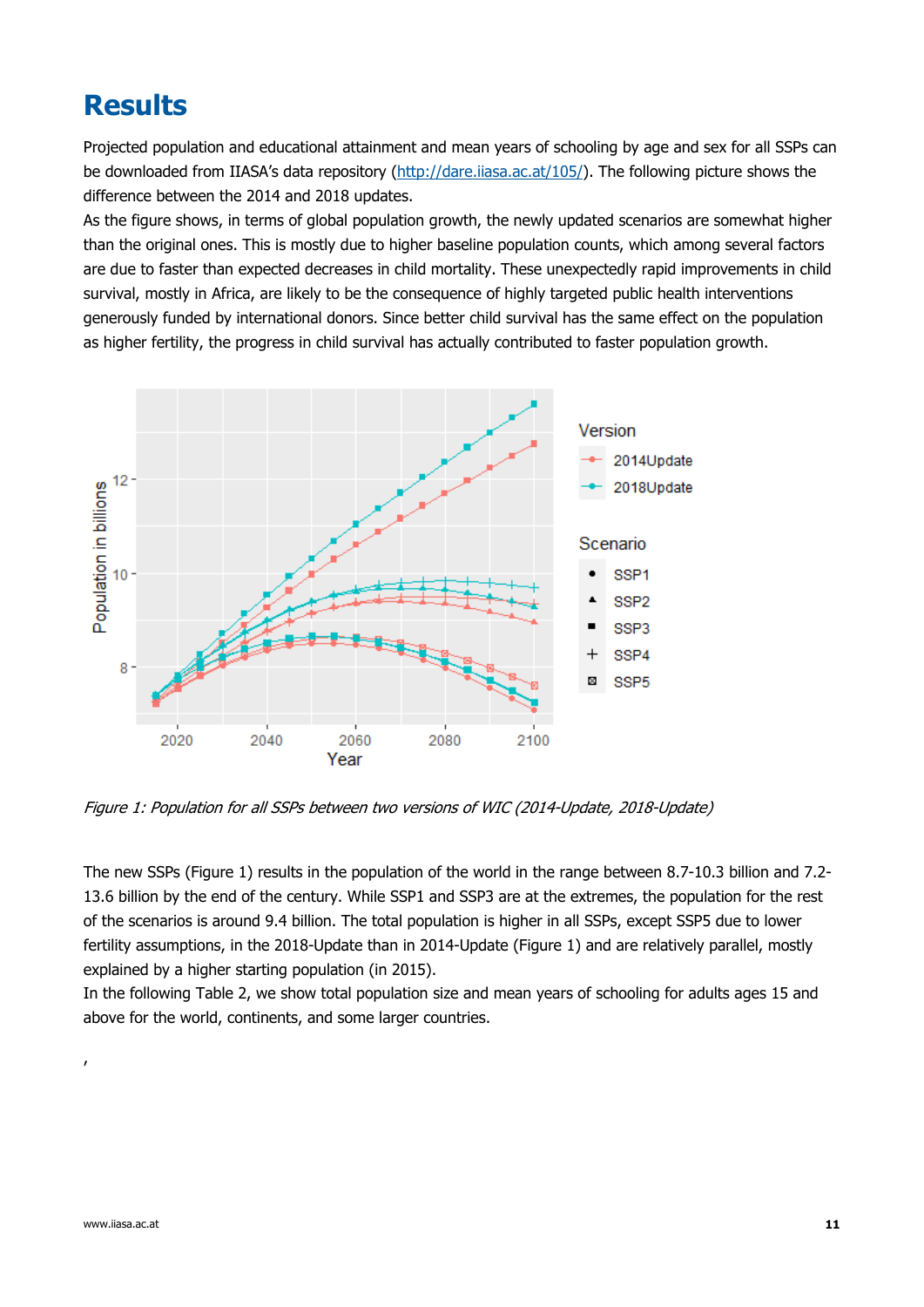Table 2: Total population size and mean years of schooling among the adult population aged 15 years and above for major world regions and selected countries

|                                 |      | Population in Millions<br>Mean years of schooling, age 15+ |                  |        |       |       |       |                  |       |       |       |
|---------------------------------|------|------------------------------------------------------------|------------------|--------|-------|-------|-------|------------------|-------|-------|-------|
|                                 |      | SSP1                                                       | SSP <sub>2</sub> | SSP3   | SSP4  | SSP5  | SSP1  | SSP <sub>2</sub> | SSP3  | SSP4  | SSP5  |
| World                           | 2015 | 7,383                                                      | 7,383            | 7,383  | 7,383 | 7,383 | 8.48  | 8.48             | 8.48  | 8.48  | 8.48  |
|                                 | 2050 | 8,654                                                      | 9,383            | 10,304 | 9,381 | 8,655 | 11.90 | 10.60            | 9.53  | 9.37  | 11.90 |
|                                 | 2100 | 7,229                                                      | 9,278            | 13,601 | 9,690 | 7,252 | 14.50 | 12.91            | 9.41  | 9.46  | 14.50 |
| Africa                          | 2015 | 1,194                                                      | 1,194            | 1,194  | 1,194 | 1,194 | 6.20  | 6.20             | 6.20  | 6.20  | 6.20  |
| 2050                            |      | 1,816                                                      | 2,254            | 2,672  | 2,566 | 1,796 | 12.12 | 9.38             | 7.49  | 7.17  | 12.13 |
|                                 | 2100 | 1,725                                                      | 2,919            | 4,860  | 4,276 | 1,663 | 14.99 | 12.16            | 7.62  | 7.49  | 14.98 |
| Asia                            | 2015 | 4,420                                                      | 4,420            | 4,420  | 4,420 | 4,420 | 8.00  | 8.00             | 8.00  | 8.00  | 8.00  |
|                                 |      |                                                            |                  |        |       |       |       |                  |       |       |       |
|                                 | 2050 | 4,940                                                      | 5,150            | 5,586  | 4,949 | 4,909 | 11.57 | 10.48            | 9.59  | 9.52  | 11.57 |
|                                 | 2100 | 3,825                                                      | 4,366            | 6,328  | 3,830 | 3,744 | 14.41 | 13.12            | 9.82  | 10.41 | 14.41 |
| Europe                          | 2015 | 741                                                        | 741              | 741    | 741   | 741   | 11.57 | 11.57            | 11.57 | 11.57 | 11.57 |
|                                 | 2050 | 707                                                        | 724              | 714    | 680   | 739   | 13.17 | 13.02            | 12.70 | 12.41 | 13.13 |
|                                 | 2100 | 614                                                        | 726              | 765    | 571   | 711   | 14.65 | 14.24            | 12.97 | 12.70 | 14.66 |
| Latin America                   | 2015 | 632                                                        | 632              | 632    | 632   | 632   | 8.47  | 8.47             | 8.47  | 8.47  | 8.47  |
| and Carribbean                  | 2050 | 727                                                        | 763              | 862    | 724   | 705   | 11.40 | 10.53            | 9.78  | 9.57  | 11.36 |
|                                 | 2100 | 577                                                        | 655              | 1,042  | 530   | 527   | 13.61 | 12.38            | 10.13 | 10.25 | 13.55 |
| Northern                        | 2015 | 356                                                        | 356              | 356    | 356   | 356   | 12.57 | 12.57            | 12.57 | 12.57 | 12.57 |
| America                         | 2050 | 414                                                        | 437              | 417    | 407   | 452   | 13.29 | 13.06            | 12.89 | 12.41 | 13.22 |
|                                 | 2100 | 435                                                        | 545              | 539    | 420   | 543   | 14.25 | 13.84            | 12.97 | 12.39 | 14.24 |
| Oceania                         | 2015 | 40                                                         | 40               | 40     | 40    | 40    | 11.84 | 11.84            | 11.84 | 11.84 | 11.84 |
|                                 | 2050 | 51                                                         | 55               | 53     | 54    | 55    | 13.62 | 13.05            | 12.43 | 11.94 | 13.59 |
|                                 | 2100 | 52                                                         | 67               | 67     | 63    | 63    | 15.02 | 14.38            | 12.43 | 11.88 | 15.02 |
| Brazil                          | 2015 | 206                                                        | 206              | 206    | 206   | 206   | 7.57  | 7.12             | 7.57  | 7.57  | 7.57  |
|                                 | 2050 | 224                                                        | 230              | 247    | 215   | 224   | 10.49 | 9.61             | 9.04  | 8.80  | 10.49 |
|                                 | 2100 | 169                                                        | 180              | 252    | 130   | 169   | 12.86 | 11.65            | 9.45  | 9.52  | 12.87 |
| China                           | 2015 | 1,397                                                      | 1,397            | 1,397  | 1,397 | 1,397 | 8.33  | 8.33             | 8.33  | 8.33  | 8.33  |
|                                 | 2050 | 1,307                                                      | 1,302            | 1,355  | 1,232 | 1,301 | 11.05 | 10.77            | 10.33 | 10.29 | 11.04 |
|                                 | 2100 | 802                                                        | 812              | 1,104  | 608   | 787   | 13.74 | 13.35            | 11.22 | 12.31 | 13.74 |
|                                 |      | 94                                                         | 94               | 94     | 94    | 94    |       |                  |       |       |       |
| Egypt                           | 2015 |                                                            |                  |        |       |       | 8.36  | 8.36             | 8.36  | 8.36  | 8.36  |
|                                 | 2050 | 137                                                        | 142              | 160    | 126   | 134   | 12.06 | 12.01            | 11.00 | 10.66 | 12.05 |
|                                 | 2100 | 142                                                        | 155              | 226    | 99    | 134   | 13.98 | 13.87            | 11.61 | 11.85 | 13.98 |
| Germany                         | 2015 | 82                                                         | 82               | 82     | 82    | 82    | 13.24 | 13.24            | 13.24 | 13.24 | 13.24 |
|                                 | 2050 | 78                                                         | 80               | 74     | 76    | 85    | 14.20 | 13.98            | 13.67 | 13.23 | 14.12 |
|                                 | 2100 | 71                                                         | 84               | 71     | 70    | 90    | 15.36 | 14.93            | 13.78 | 12.92 | 15.34 |
| India                           | 2015 | 1,309                                                      | 1,309            | 1,309  | 1,309 | 1,309 | 6.82  | 6.82             | 6.82  | 6.82  | 6.82  |
|                                 | 2050 | 1,575                                                      | 1,642            | 1,799  | 1,507 | 1,571 | 11.67 | 10.03            | 8.97  | 8.94  | 11.67 |
|                                 | 2100 | 1,327                                                      | 1,462            | 2,126  | 1,002 | 1,316 | 14.93 | 13.26            | 9.52  | 10.58 | 14.93 |
| Indonesia                       | 2015 | 258                                                        | 258              | 258    | 258   | 258   | 8.77  | 8.77             | 8.77  | 8.77  | 8.77  |
|                                 | 2050 | 303                                                        | 308              | 333    | 283   | 300   | 11.83 | 11.26            | 10.32 | 10.29 | 11.82 |
|                                 | 2100 | 249                                                        | 259              | 353    | 178   | 241   | 13.84 | 13.19            | 10.62 | 11.36 | 13.83 |
| Iran (Islamic                   | 2015 | 79                                                         | 79               | 79     | 79    | 79    | 8.77  | 8.77             | 8.77  | 8.77  | 8.77  |
| Republic of)                    | 2050 | 96                                                         | 98               | 104    | 92    | 97    | 11.97 | 11.34            | 10.49 | 10.67 | 11.97 |
|                                 | 2100 | 78                                                         | 83               | 109    | 64    | 80    | 14.61 | 13.68            | 11.03 | 12.09 | 14.61 |
| Kenya                           | 2015 | 47                                                         | 47               | 47     | 47    | 47    | 7.87  | 7.87             | 7.87  | 7.87  | 7.87  |
|                                 | 2050 | 76                                                         | 91               | 110    | 107   | 76    | 12.35 | 10.67            | 8.64  | 9.02  | 12.35 |
|                                 | 2100 | 72                                                         | 114              | 195    | 175   | 72    | 14.84 | 12.77            | 8.83  | 9.94  | 14.84 |
| 2015<br>Nigeria<br>2050<br>2100 |      | 181                                                        | 181              | 181    | 181   | 181   | 6.60  | 6.60             | 6.60  | 6.60  | 6.60  |
|                                 | 313  | 383                                                        | 459              | 457    | 312   | 12.58 | 10.54 | 8.30             | 7.76  | 12.58 |       |
|                                 | 366  | 603                                                        | 973              | 925    | 362   | 15.00 | 13.06 | 8.58             | 8.47  | 14.99 |       |
| Republic of                     | 2015 | 51                                                         | 51               | 51     | 51    | 51    | 11.91 | 11.91            | 11.91 | 11.91 | 11.91 |
| Korea<br>2050                   | 48   | 48                                                         | 49               | 46     | 48    | 13.55 | 13.57 | 13.44            | 13.03 | 13.52 |       |
|                                 | 2100 | 29                                                         | 33               | 37     | 27    | 30    | 14.32 | 14.20            | 13.74 | 12.83 | 14.29 |
| Russian                         |      |                                                            |                  |        |       |       |       |                  |       | 11.17 |       |
|                                 | 2015 | 144                                                        | 144              | 144    | 144   | 144   | 11.17 | 10.32            | 11.17 |       | 11.17 |
| Federation                      | 2050 | 133                                                        | 133              | 129    | 125   | 141   | 12.71 | 12.37            | 12.35 | 11.92 | 12.68 |
|                                 | 2100 | 122                                                        | 132              | 132    | 103   | 144   | 14.29 | 13.78            | 12.61 | 12.41 | 14.32 |
| South Africa                    | 2015 | 55                                                         | 55               | 55     | 55    | 55    | 9.69  | 9.69             | 9.69  | 9.69  | 9.69  |
|                                 | 2050 | 69                                                         | 71               | 76     | 65    | 72    | 12.11 | 11.57            | 10.64 | 10.60 | 12.12 |
|                                 | 2100 | 61                                                         | 68               | 88     | 47    | 68    | 13.84 | 12.82            | 10.74 | 11.12 | 13.86 |
| Spain                           | 2015 | 46                                                         | 46               | 46     | 46    | 46    | 10.43 | 10.43            | 10.43 | 10.43 | 10.43 |
|                                 | 2050 | 47                                                         | 48               | 45     | 45    | 51    | 12.79 | 12.66            | 12.16 | 12.02 | 12.79 |
|                                 | 2100 | 41                                                         | 49               | 42     | 40    | 53    | 14.63 | 14.17            | 12.49 | 12.41 | 14.61 |
| United States of                | 2015 | 320                                                        | 320              | 320    | 320   | 320   | 12.54 | 12.54            | 12.54 | 12.54 | 12.54 |
| America                         | 2050 | 372                                                        | 393              | 378    | 365   | 404   | 13.27 | 13.04            | 12.84 | 12.39 | 13.21 |
|                                 | 2100 | 390                                                        | 488              | 495    | 374   | 482   | 14.27 | 13.85            | 12.94 | 12.43 | 14.27 |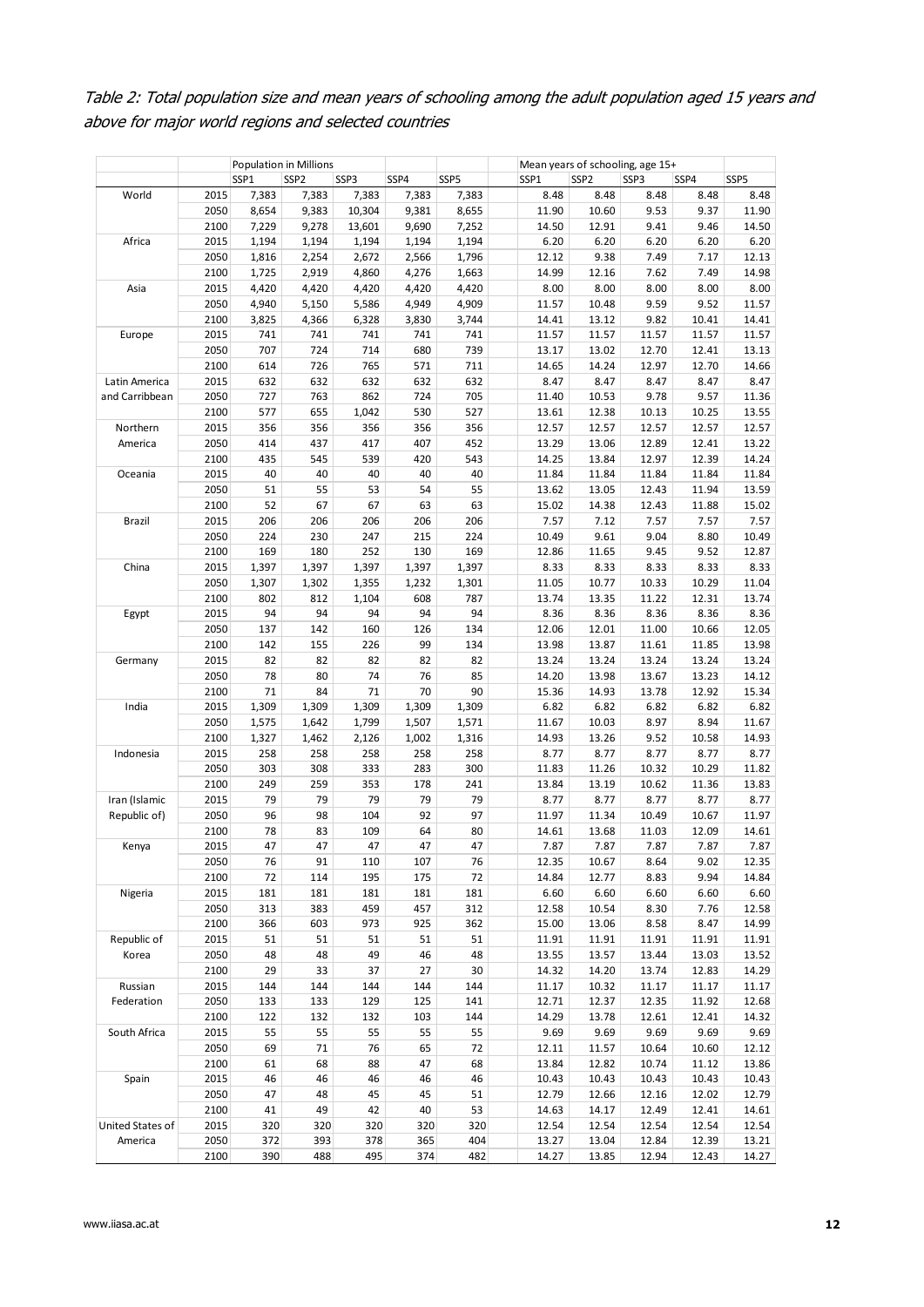### **Discussion**

After the publication of the first set of SSPs in 2013, we received comments suggesting that the divide between OECD member countries and other low fertility countries – a distinction being made in all aspects of the SSPs – was rather artificial and implausible in terms of demographic trends. In particular, there have been cases of very similar countries next to each other. One was a member of OECD and hence got very different demographic assumptions from the other countries.

For this reason, for the 2018 update, we decided to make the same assumptions for the two groups of countries, except for fertility in SSP1 and SSP5. At the global level, the SSP population trajectories do not change except being shifted slightly at a higher level due to a larger base-year population. However, at the country level, some differences in population size and structure between the two updates exist due to some modifications in the fertility, migration, and educational scenarios.

Population projection needs periodic updates. The UN does it every 2-3 years and, in their methodology, also revises past estimates and long-term assumptions. In the case of the IIASA-WIC projections, which are based on the SSP scenarios, we are aiming at updates every five years with the long term assumptions only being revisited every ten years based on an extensive global expert solicitation. (Lutz, Butz, and KC 2014)For the intermediate revisions, five years later, only the new baseline is taken into account, and necessary adjustments are being made for the near term assumptions. es3This has also been the case for the 2018 update described in this paper.

### **Reference**

- Abel, Guy J. 2018. "Estimates of Global Bilateral Migration Flows by Gender between 1960 and 2015." International Migration Review 52 (3): 809–52. https://doi.org/10.1111/imre.12327.
- Abel, Guy J., and Nikola Sander. 2014. "Quantifying Global International Migration Flows." Science 343 (6178): 1520–22. https://doi.org/10.1126/science.1248676.
- Barakat, Bilal F., and Rachel E. Durham. 2014. "Future Education Trends." In World Population and Human Capital in the 21st century, edited by Wolfgang Lutz, William P. Butz, and Samir KC, 397-433. Oxford: Oxford University Press. http://ukcatalogue.oup.com/product/9780198703167.do.
- Bauer, Ramon, Michaela Potancokova, Anne Goujon, and Samir KC. 2012. "Populations for 171 Countries by Age, Sex, and Level of Education around 2010: Harmonized Estimates of the Baseline Data for the Wittgenstein Centre Projections." Interim Report IR-12-016. Laxenburg, Austria: International Institute for Applied Systems Analysis (IIASA).
- KC, Samir, and Wolfgang Lutz. 2014. "The Human Core of the Shared Socioeconomic Pathways: Population Scenarios by Age, Sex and Level of Education for All Countries to 2100." Global Environmental Change 42: 181–92. https://doi.org/10.1016/j.gloenvcha.2014.06.004.
- KC, Samir, Wolfgang Lutz, Michaela Potancokova, Guy Abel, Bilal Barakat, Jakob Eder, Anne Goujon, et al. 2018. "Approach, Methods and Assumptions." In European Commission, Joint Research Centre, Demographic and Human Capital Scenarios for the 21st Century2018 Assessment for 201 Countries. Wolfgang Lutz, Anne Goujon, Samir KC, Marcin Stonawski, Nikolaos Stilianakis (Eds.). Luxembourg: Publications Office of the European Union.
- KC, Samir, and Michaela Potančoková. 2013. "Differential Fertility by Level of Education in DHS Countries." In 2013 Annual Meeting of the Population Association of America, New Orleans, 11-13 April 2013.
- Lutz, Wolfgang. 2017. "Global Sustainable Development Priorities 500 y after Luther: Sola Schola et Sanitate." Proceedings of the National Academy of Sciences 114 (27): 201702609. https://doi.org/10.1073/pnas.1702609114.
- Lutz, Wolfgang, William P. Butz, and Samir KC, eds. 2014. World Population and Human Capital in the 21st century. Oxford, UK: Oxford University Press.
- Lutz, Wolfgang, and Anne Goujon. 2001. "The World's Changing Human Capital Stock: Multi-State Population Projections by Educational Attainment." Population and Development Review 27 (2): 323–39. https://doi.org/10.1111/j.1728-4457.2001.00323.x.